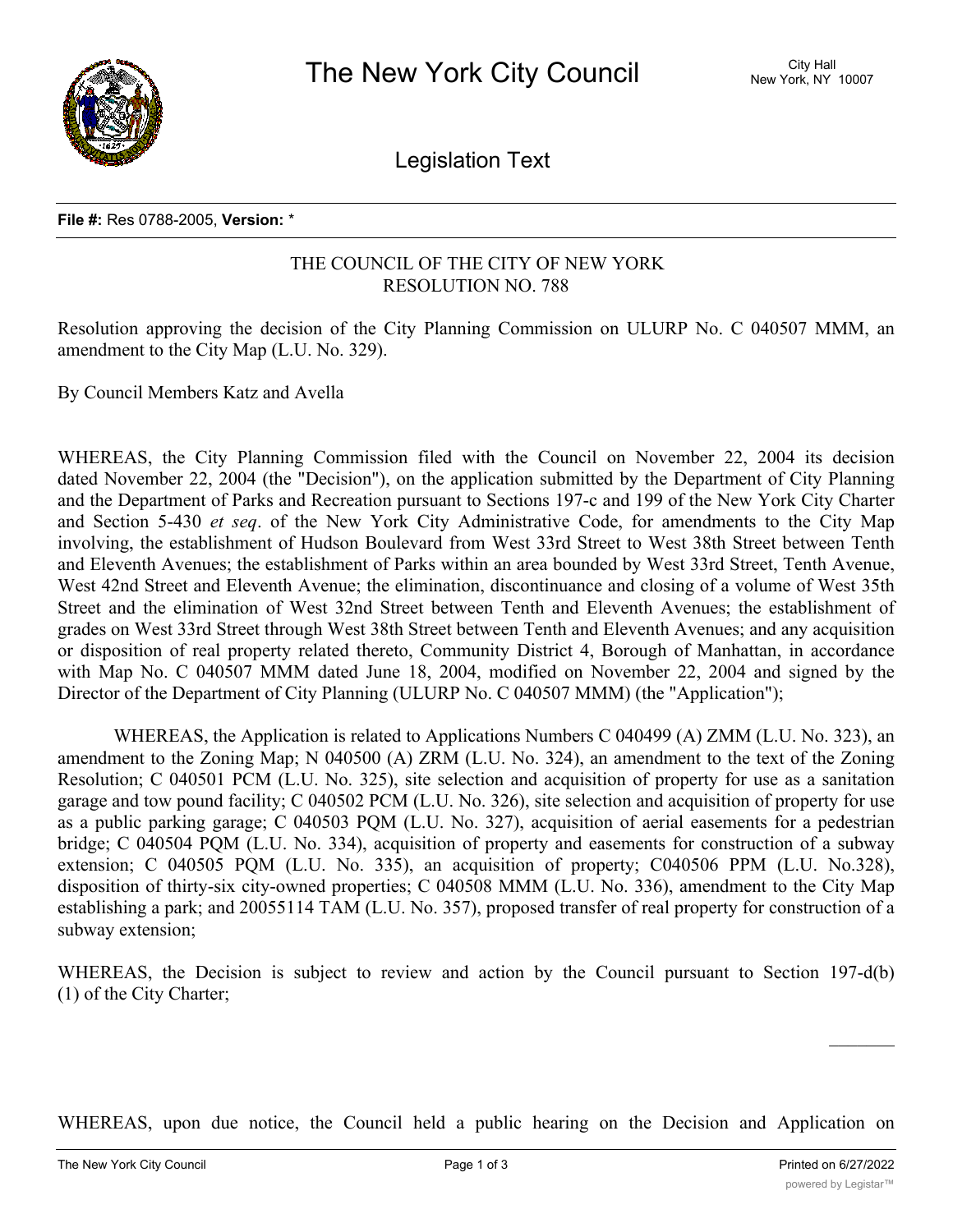## **File #:** Res 0788-2005, **Version:** \*

December 13, 2004;

WHEREAS, the Council has considered the land use implications and other policy issues relating to the Decision and Application; and

WHEREAS, the Council has considered the relevant environmental issues and the Final Generic Environmental Impact Statement ("FGEIS") (CEQR No. 03DCP031M);

A positive declaration was issued on April 21, 2003 and distributed, published and filed, and the applicant was asked to prepare or have prepared a Draft Generic Environmental Impact Statement ("DGEIS"). A public meeting for the Draft Scope of Work for the DGEIS was held on June 6, 2003 and the Final Scope of Work for the DGEIS was issued on May 28, 2004;

The co-lead agencies prepared a DGEIS and a Notice of Completion for the DGEIS was issued on June 21, 2004. Pursuant to the SEQRA regulations and CEQR procedures, a joint public hearing was held on the DGEIS on September 23, 2004 in conjunction with the public hearing on this application (N 040500 (A) ZRM) and related items (C 040499 (A) ZMM, N 040500 ZRM, C 040501 PCM, C 040502 PCM, C 040503 PQM, C 040504 PQM, C 040505 PQM, C 040506 PPM, C 040507 MMM, C 040508 MMM); and

WHEREAS, a Final Generic Environmental Impact Statement ("FGEIS") was completed and Notices of Completion for the FGEIS were issued by the co-lead agencies on November 8, 2004.

WHEREAS, the FGEIS identified significant adverse impacts and proposed mitigation measures that are summarized in the Co-Lead Agency Findings Statement set forth in Exhibit A to the Reports of the City Planning Commission approving said application and such summary is incorporated by reference herein; and

WHEREAS, modifications of the applications adopted by the City Planning Commission in the form of changes to ULURP Applications Nos. N 040500 (A) ZRM and C 040507 MMM were considered in a Technical Memorandum of the Co-Lead Agencies, dated November 17, 2004; and

WHEREAS, modifications of ULURP Applications Nos. C 040499 (A) ZMM and N 040500 (A) ZRM adopted by the City Council are considered in a Technical Memorandum of the Co-Lead Agencies, dated January 14, 2005;

Now, therefore be it

RESOLVED:

Having considered the FGEIS, with respect to the Application, the Council finds that:

- (1) The FGEIS meets the requirements of 6 N.Y.C.R.R. Part 617;
- (2) Consistent with the social, economic and other essential considerations, from among the reasonable alternatives thereto, the actions to be approved are ones which minimize or avoid adverse environmental impacts to the maximum extent practicable; and
- (2) The adverse environmental impacts revealed in the FGEIS will be minimized or avoided to the maximum extent practicable by incorporating as conditions to the approval those